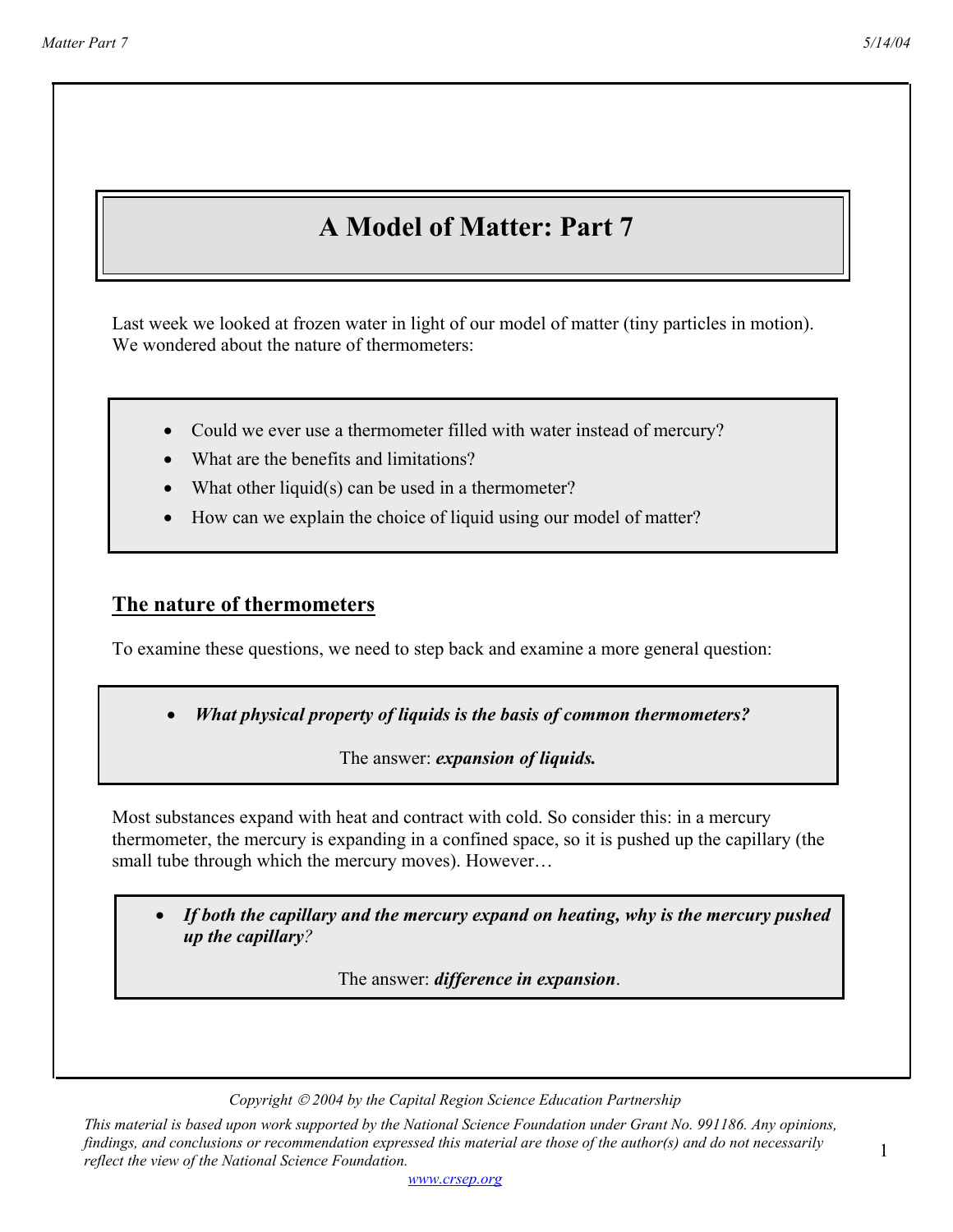In order to see a change in a thermometer scale when there is a change in temperature, whatever the capillary is made from must expand *less* than the liquid within it. That has necessitated using a fine tube in which to place the liquid, so we have a glass capillary holding, usually, mercury or, now more commonly, alcohol.

The amount that fluids expand varies; expansion is one of the properties of a fluid. This is identified as the **volume coefficient** or **coefficient of cubical expansion**. Scientists look at how much a specific volume (often cubic centimeter) of a fluid expands for each  $1^{\circ}$ C increase in temperature. The following are the coefficients for some materials that have been used in thermometers:

| Fluid                    | <b>Volume coefficient</b> |
|--------------------------|---------------------------|
| Alcohol (ethanol)        | .001120                   |
| Water (room temperature) | .000207                   |
| Mercury                  | .000182                   |
| Glass (ordinary)         | .000027                   |
| Glass (Pyrex)            | .000009                   |

You can see that there are slight differences in expansion among alcohol, water, and mercury. The glass that is used to encase the liquids, whether ordinary or Pyrex, expands a great deal less. This is why the thermometer is such an accurate measuring tool: the great majority of change we see registered is due to the movement of the liquid within the glass, not to variation of the glass itself.

Looking at these substances raises the questions: Historically, what liquids were used in thermometers, and why?

## **The history of thermometers**

Over the centuries, advancements in technology made it necessary to measure temperature. Working with "new" materials such as metals required some sort of control when heating a substance, but in order to "control temperature you need to be able to measure what you are controlling."<sup>1</sup> Some highlights in the development of thermometers:

1. Innovators attempted to mark changes between hot and cold using air and water contraptions. These **thermoscopes** consisted of "a column of air in a tube with one end in a container of coloured water.<sup>32</sup> A **thermoscope** has no scale and, therefore, only

*Copyright 2004 by the Capital Region Science Education Partnership*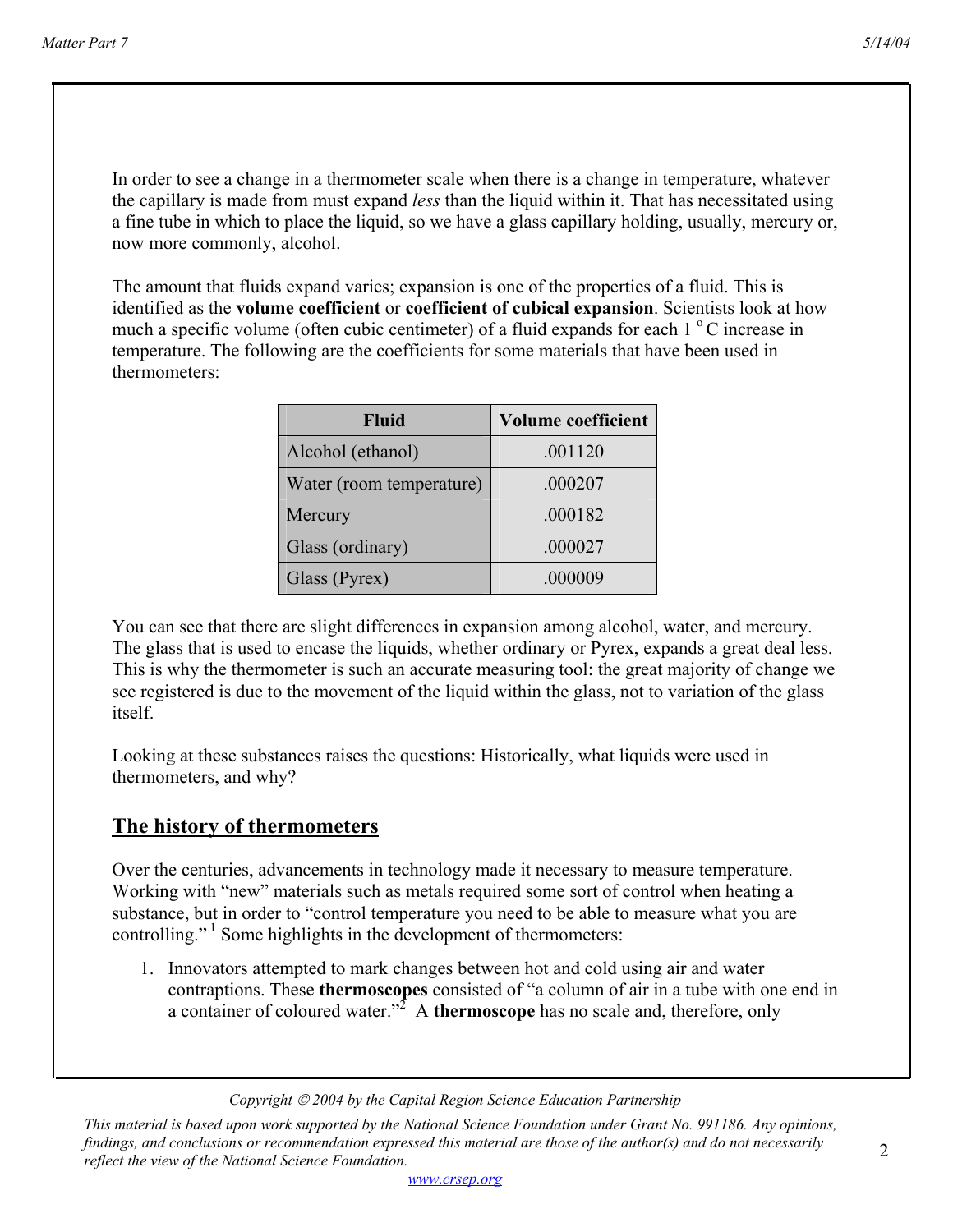indicates a higher, lower, or equal temperature; it cannot measure the amount of difference. The rise of the liquid in the tube is due to the warming and expansion of the air in the **thermoscope**. When warmed, the air expands in a confined space, increasing the pressure on the surface of the liquid, which, in turn, pushes the liquid up the tube. View a thermoscope at

http://brunelleschi.imss.fi.it/genscheda.asp?appl=SIM&xsl=catalogo&indice=54&lingua =ENG&chiave=404007

- 2. Galileo is often credited with inventing the first thermometer in the late 1500's-early 1600's.1 (The credit to Galileo, however, is by no means universal and has sparked debate.) A thermometer works very simply: the liquid expands into a confined space.
- 3. By the mid-1600's, sealed thermometers, independent of air pressure, were introduced.
- 4. Most authorities agree that in the early 1700's, Daniel Gabriel Fahrenheit (yes, THAT Fahrenheit) invented the first mercury thermometer. He is also often credited with inventing the first alcohol thermometer, but this, again, is not universal recognition.

Scientists experimented with a variety of liquids in order to find the one that safely allowed for a wide range in temperature to meet a variety of needs. If we compare common fluids<sup>3</sup>, we see clear differences in their ranges from freezing to boiling. Once a fluid approaches either of these extremes, it is no longer possible for the tool to gauge accurately.

| <b>Fluid</b>      | Freezing/melting <sup>O</sup> C | <b>Boiling <sup>O</sup>C</b> |
|-------------------|---------------------------------|------------------------------|
| Water             |                                 | 100                          |
| Alcohol (ethanol) | $-114$                          | 78.5                         |
| Mercury           | -39                             | 357                          |
| Oxygen            | $-218.4$                        | $-183$                       |

You can imagine that, depending upon the requirements, alcohol and mercury both provide a wide range. However, the Environmental Protection Agency (EPA) has recognized mercury in thermometers as "a significant source of mercury to the environment."4 The EPA recommends replacing them with safer thermometers (e.g., alcohol or digital electric) and deposing of mercury thermometers in a "hazardous waste collection."<sup>4</sup>

In any case, the invention of thermometers made it possible to accurately control temperatures, enabling (among other things)

 $\triangleright$  Further explorations and explanations of the natural world

*Copyright 2004 by the Capital Region Science Education Partnership*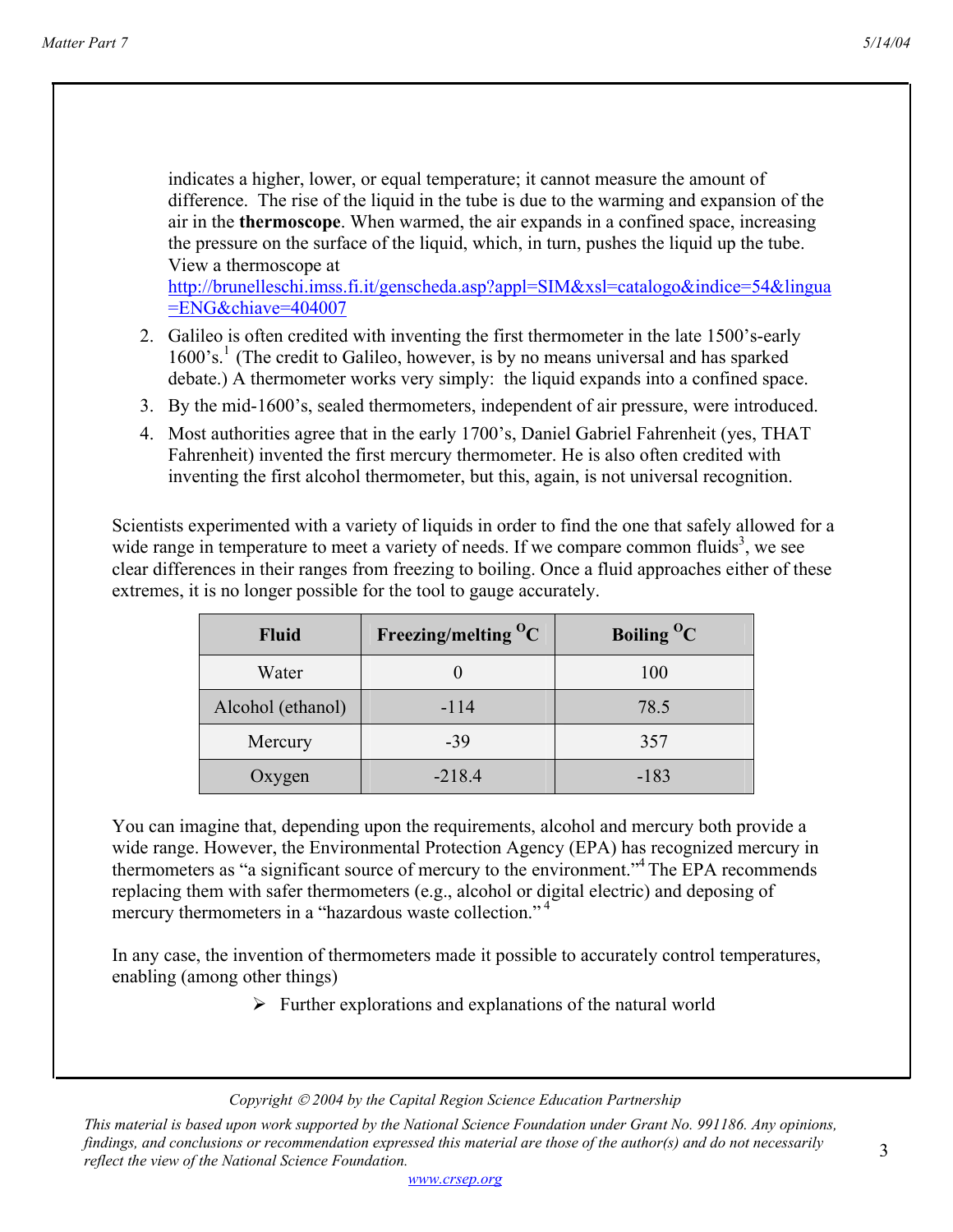- $\triangleright$  Ability to control temperature accurately
- $\triangleright$  Greater advancement in technology

## **More for students**

Here's a common experiment<sup>5</sup> that's designed to allow students to create their own thermometers.

But consider this:

- 1. How do we define a **thermometer**?
- 2. What must it do?

**Materials:** 

- Tap water
- Rubbing alcohol (**do not drink this**)
- Clear, narrow-necked plastic bottle (11-ounce water bottles work well)
- Food coloring
- Clear plastic drinking straw
- Modeling clay

#### **Procedure:**

- 1. Pour equal parts of tap water and rubbing alcohol into the bottle, filling about 1/8 to a 1/4 of the bottle.
- 2. Add a couple of drops of food coloring and mix.
- 3. Put the straw in the bottle, but don't let the straw touch the bottom (**DO NOT DRINK THE MIXTURE**).
- 4. Use the modeling clay to seal the neck of the bottle, so the straw stays in place.
- 5. Now hold your hands on the bottle and watch what happens to the mixture in the bottle.

#### **Our Analysis:**

By definition, a **thermometer** has a scale that allows the reader to note degrees of difference between temperatures. It was this need that prompted scientists to move beyond thermoscopes and invent thermometers. The website that this version of the experiment is taken from *does* include the following caveat, but not all sources do:

#### *Copyright 2004 by the Capital Region Science Education Partnership*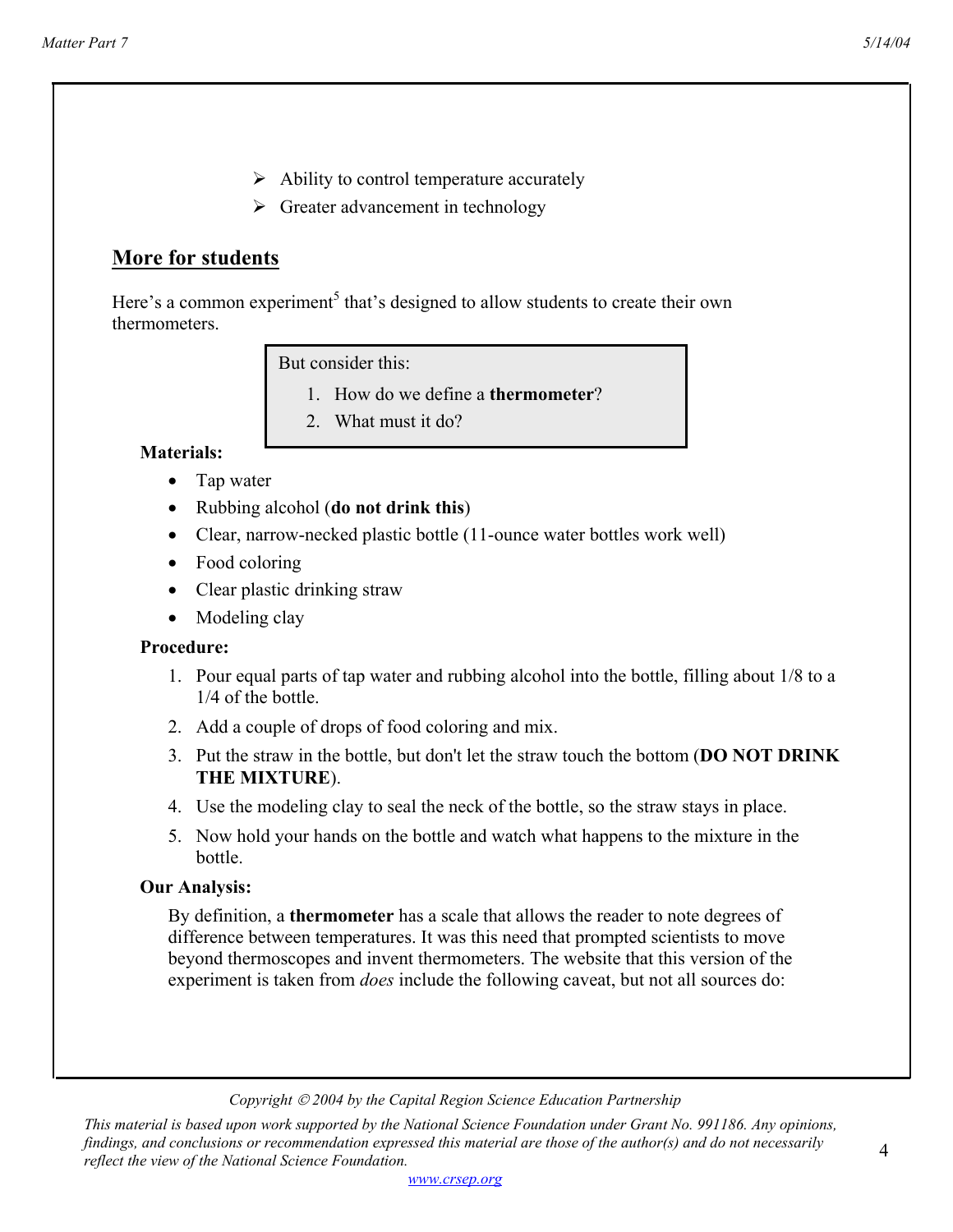"Of course, in order to accurately read the temperature, you will need to buy a real thermometer that is carefully calibrated for temperature changes. This one is to see how a thermometer works -- just for fun." 5

## **Coming up**

For several weeks we've been discussing our model of matter (tiny particles in motion) in terms of evaporation and melting. Student investigation of these topics can enhance understanding of the concepts involved and get beyond rote memorization. Think about this:

#### **What things should teachers consider when helping students design scientific investigations?**

Answer:

- 1. Consider identifying the question
- 2. Consider scoring the question

## **What do the New York State standards say?**

In the Elementary and Intermediate Core Curricula, Standard 1, Scientific Inquiry,

Key Ideas state:

- 1. The central purpose of scientific inquiry is to develop explanations of natural phenomena in a continuing, creative process.
- 2. Beyond the use of reasoning and consensus, scientific inquiry involves the testing of proposed explanations involving the use of conventional techniques and procedures…
- 3. The observations made while testing proposed explanations, when analyzed using conventional and invented methods, provide new insights into phenomena.

In the Elementary Core Curriculum, Standard 3, The Physical Setting,

Major Understandings state:

- 3.1c Objects have properties that can be observed, described and/or measured: length, width, volume, size, shape, mass or weight, temperature, flexibility, reflectiveness of light.
- 2.1d Measurements can be made with standard metric units and nonstandard units.
- 3.2b Temperature can affect the state of matter of a substance.
- 3.2c Changes in the properties or materials of objects can be observed and described.

*Copyright 2004 by the Capital Region Science Education Partnership*